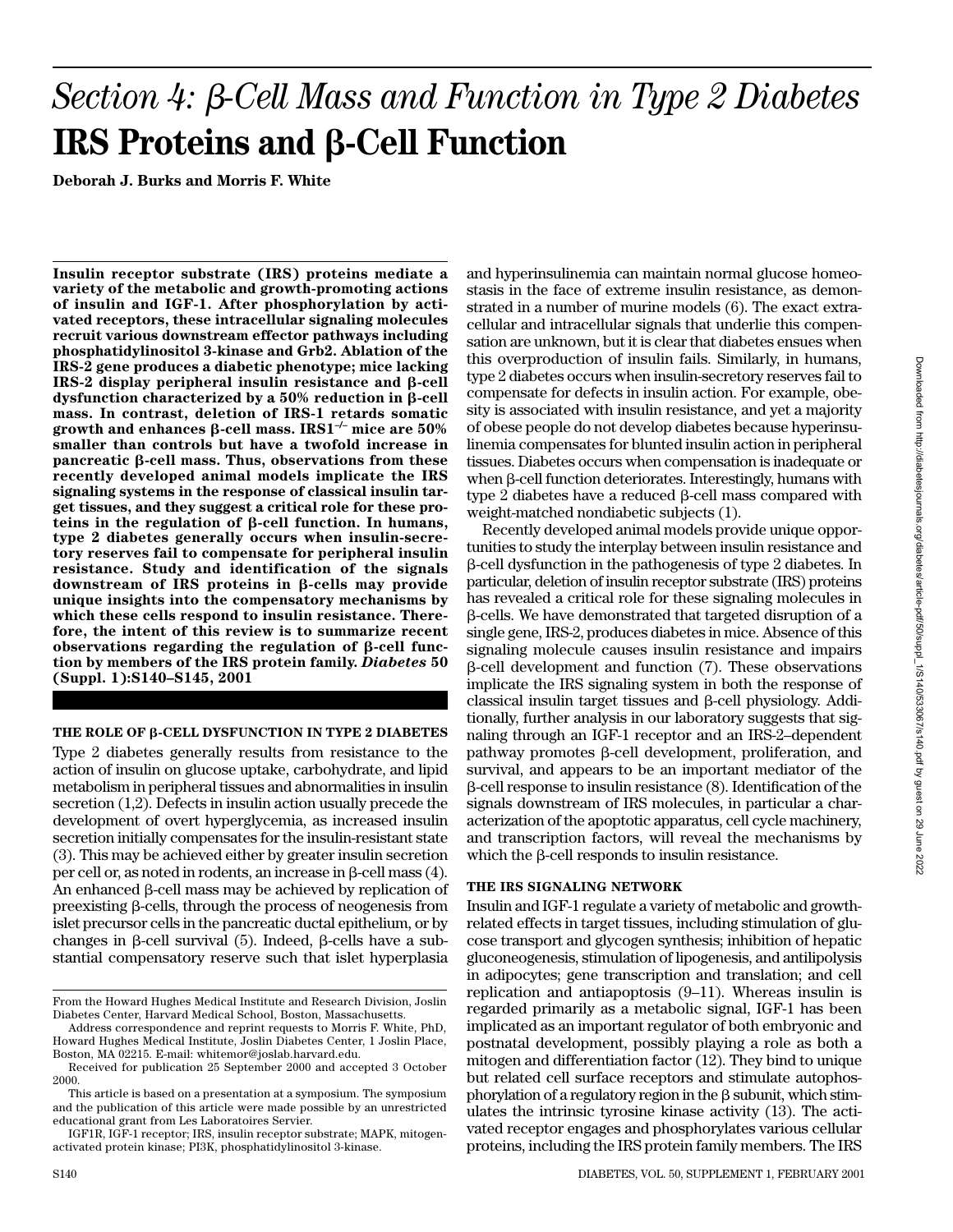proteins were initially identified as tyrosine-phosphorylated proteins during insulin stimulation of hepatoma cells lines and rat hepatocytes (14). Several other examples now exist, including substrates for the c-Met receptor (Gab-1), the fibroblast growth-factor receptor (FRS-2), and src-related tyrosine kinases (syn and cas) (15–17).

The IRS protein family contains at least four members, including IRS-1, IRS-2, IRS-3, and IRS-4. IRS-1 appears to be ubiquitously expressed (18). IRS-2 was initially identified as a component of the interleukin-4 signaling pathway, but it is now known to be expressed in nearly all cells and tissues (19). IRS-3 is predominantly expressed in adipose tissue, and it was purified and cloned from rat fat cells (20). IRS-4 was purified and cloned from HEK293 cells, where it is the major IRS-protein (21). IRS-4 is expressed predominantly in the pituitary, thymus, and brain (22). Each IRS-protein contains a highly conserved  $NH<sub>2</sub>$ terminal pleckstrin homology domain followed by a phosphotyrosine-binding domain, which together couple IRS proteins to the activated insulin or IGF-1 receptors. IRS-proteins contain 8–18 potential tyrosine phosphorylation sites in various amino acid sequence motifs, which bind after phosphorylation to the SH2 domains in effector proteins, including the regulatory subunit of the lipid kinase phosphatidylinositol 3-kinase (PI3K), Grb2, nck, and SHP2. Other proteins also bind, but their functions are poorly understood. Products of PI3K activate a network of serine-threonine kinases implicated in the action of insulin on glucose transport, glycogen synthesis, protein synthesis, antilipolysis, and the control of hepatic gluconeogenesis (23). Thus, the IRS protein signaling network mediates pleiotropic effects of insulin and IGF-1 on cellular function.

# **DISRUPTION OF IRS-2 CAUSES DIABETES**

Ablation of the IRS-2 gene in mice results in a phenotype with characteristics of type 2 diabetes; IRS-2–deficient animals present defects in both insulin action and insulin production (7). As early as 3 days postpartum,  $IRS2^{-/-}$  animals have elevated random blood glucose levels, and by 3–6 weeks of age, male animals have markedly abnormal glucose tolerance tests. (A summary of phenotypes resulting from deletion of IRS-2 and other IRS proteins is presented in Table 1.) IRS2–/– mice have peripheral insulin resistance with a threefold increase in fasting insulin levels and a reduced response dur-

TABLE 1

| Murine phenotypes produced by IRS protein deficiency |  |  |  |  |
|------------------------------------------------------|--|--|--|--|
|------------------------------------------------------|--|--|--|--|

ing an insulin tolerance test. By 8 weeks, male  $IRS2^{-/-}$  mice have reduced insulin-stimulated whole-body glucose disposal and a partial reduction in insulin suppression of hepatic glucose production, suggesting profound insulin resistance in liver and skeletal muscle. By 10 weeks, IRS2–/– mice are overtly diabetic and by 12 weeks, if untreated, exhibit severe hyperglycemia, polydipsia, and polyuria and die from dehydration and hyperosmolar coma.

Examination of signaling parameters in tissues of  $IRS2^{-/-}$ mice implicates dysregulated PI3K activity as one molecular explanation for the insulin resistance in these animals. Studies of liver and muscle reveals impaired insulin-stimulated association of PI3K with IRS-1, elevated basal PI3K activity, and >50% inhibition of insulin-stimulated PI3K activity (7). These findings suggest a potential defect in the ability of IRS-1 to appropriately regulate PI3K activity in the absence of IRS-2. These functional defects might underlie the abnormalities in glucose metabolism in these animals, and they suggest a critical role for IRS-2–dependent signaling pathways in the liver and peripheral tissues. Carbohydrate metabolism in liver is significantly perturbed in  $IRS2^{-/-}$  mice. Glycogen levels are low and insulin weakly inhibits gluconeogenesis during the hyperinsulinemic-euglycemic clamp. By contrast, insulin action in skeletal muscle and adipose tissue is nearly normal, as insulin-stimulated glucose transport in isolated skeletal muscle and fat is barely reduced before the onset of diabetes. These results suggest that abnormalities in hepatic carbohydrate metabolism might be one of the major defects underlying the development of the diabetic phenotype in  $IRS2<sup>-/-</sup>$  mice and that IRS-2–dependent signaling pathways are required for insulin action in hepatocytes. Interestingly, Rother et al. (24) have made similar observations through in vitro studies of insulin receptor–deficient hepatocytes (24). The absence of insulin receptors reduces IRS-2 but not IRS-1 phosphorylation, and the lack of IRS-2 activation is associated with the loss of insulin action in these liver cells. Thus, these results confirm IRS-2 as the main regulator of the metabolic actions of insulin acting through PI3K in hepatocytes.

In contrast to the diabetic phenotype of the IRS-2 knockout, we and others have shown that deletion of IRS-1 in mice produces only mild insulin resistance without disruption of glucose homeostasis (7,25,26). However, prenatal and post-

| <u>murine phenotypes produced by file protein deficiency</u> |                |                    |                                     |                      |                            |                       |                     |                                                                |  |  |
|--------------------------------------------------------------|----------------|--------------------|-------------------------------------|----------------------|----------------------------|-----------------------|---------------------|----------------------------------------------------------------|--|--|
| Genotype                                                     | Body<br>weight | Fasting<br>glucose | Insulin<br>levels                   | Glucose<br>tolerance | Insulin<br>resistance      | $\beta$ -cell<br>mass | Life<br>expectancy  | Other<br>abnormalities                                         |  |  |
| $IRS1^{-/-}$                                                 | $-50%$         | Normal             | Hyperinsulinemia                    | Normal               | Yes (muscle<br>major site) | Twofold               | $>1.5$ years        | Decreased<br>leptin                                            |  |  |
| $IRS2^{-/-}$                                                 | $-10%$         |                    | $6-8$ wks<br>10–12 wks $\downarrow$ | Impaired             | Yes (liver<br>major site)  | $-50%$                | 10 weeks<br>(males) | Increased<br>leptin,<br>female<br>adiposity and<br>infertility |  |  |
| $IRS1^{-/-}IRS2^{+/-}$                                       | $-70%$         | Normal             | Hyperinsulinemia                    | Impaired             | Yes                        | Twofold               | $>1$ year           |                                                                |  |  |
| $IRS1^{+/}/IRS2^{-/-}$                                       | $-50%$         |                    | Hypoinsulinemia                     | Severely<br>impaired | Yes                        | $-90\%$               | 5–6 weeks           |                                                                |  |  |
| $IRS1^{-/-}IRS2^{-/-}$                                       | Not viable     |                    |                                     |                      |                            |                       |                     |                                                                |  |  |
| $IRS3^{-/-}$                                                 | Normal         | Normal             | Normal                              | Normal               | No                         | $\mathcal{P}$         | $\ddot{?}$          |                                                                |  |  |
| $IRS4^{-/-}$                                                 | $-10%$         | Slight<br>decrease | Normal                              | Normal               | No                         | ?                     | $\ddot{?}$          | Reduced<br>fertility                                           |  |  |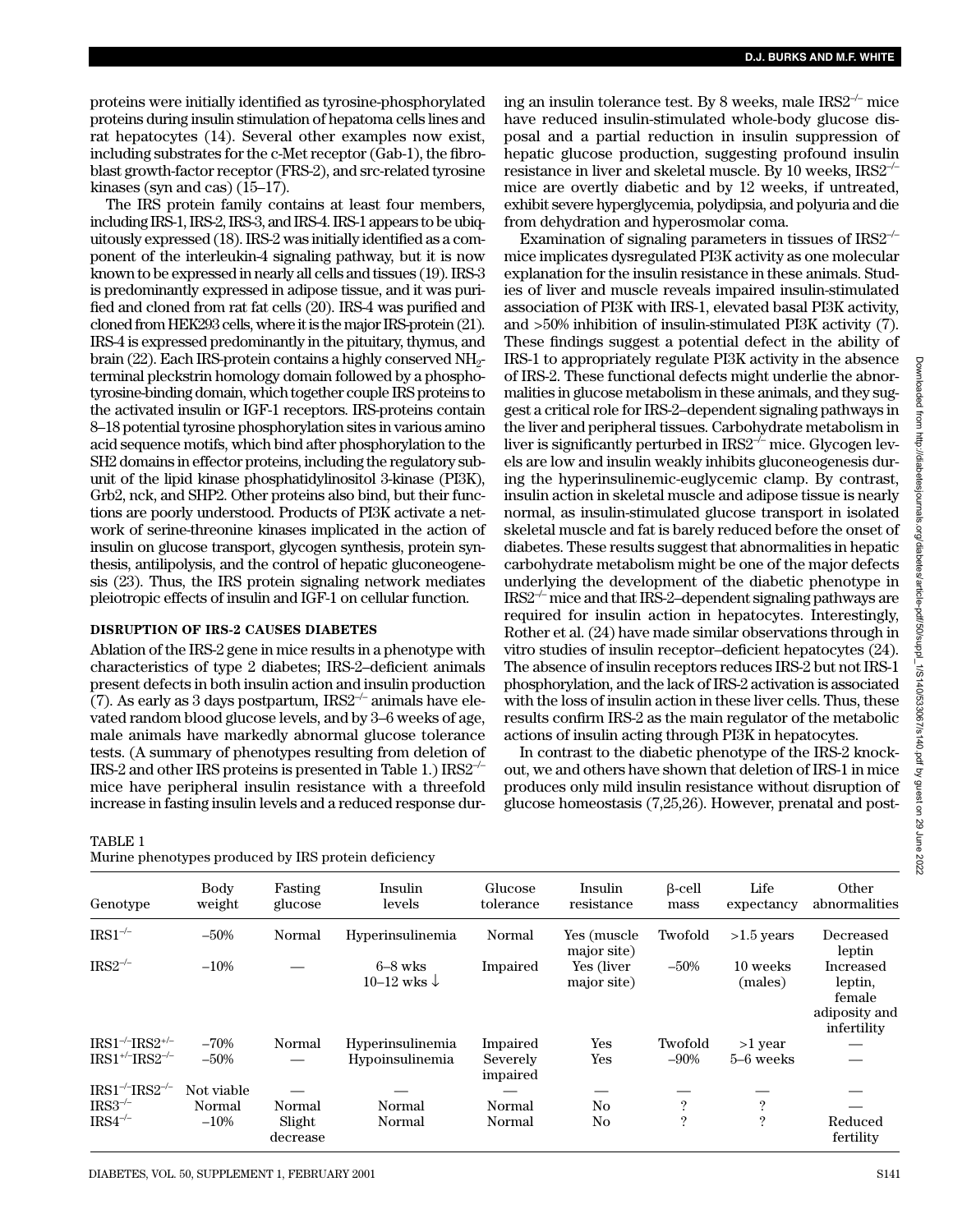natal growth of  $IRSI^{-/-}$  mice is significantly reduced, suggesting that IRS-1 mediates somatic growth. Insulin signaling is nearly normal in liver of  $IRS1<sup>-/-</sup>$  mice and is apparently mediated through IRS-2 (7,25,27). Although IRS-2 expression is not elevated in the livers of IRS1–/– mice, the stoichiometry of tyrosine phosphorylation increases during insulin stimulation, and PI3K is activated normally. However, muscle from the IRS1<sup>-/-</sup> mice retains a 20% response to insulin for glucose transport and protein synthesis, consistent with a low expression of IRS-2 in this tissue. Thus, the relatively normal glucose homeostasis in  $IRS1<sup>-/-</sup>$  mice might arise from the response to insulin in the liver and the compensatory hyperinsulinemia noted (28).

# -**-CELL MASS IS REDUCED IN IRS2–/– MICE**

Morphometric analysis of pancreas sections from mice at 4 weeks of age (a time when there is normally a significant increase in  $\beta$ -cell mass) reveals a significant reduction in the β-cell mass of IRS2<sup>-/-</sup> mice (0.278  $\pm$  0.04 mg) compared with wild-type mice  $(0.677 \pm 0.09 \text{ mg})$ ; by contrast, the  $\beta$ -cell mass of IRS1<sup>-/–</sup> mice was elevated twofold  $(1.280 \pm 0.07$  mg) (7). Subsequent examination of neonatal  $IRS2^{-/-}$  pancreas showed  $relative$   $\beta$ -cell deficiency, suggesting that these changes are independent of long-term metabolic effects (D.J.B., M.F.W., unpublished observations). The number of islets in  $IRS2^{-/-}$ animals was decreased by ~50%. Additionally, islet insulin content is reduced in the IRS2<sup>-/-</sup> mouse. Thus,  $\beta$ -cells lacking IRS-2 are unable to compensate for the observed insulin resistance, and diabetes ensues. IRS-2 expression is detectable in both  $\beta$ -cells and the ductal epithelium of wild-type animals, where it might regulate a balance between islet proliferation and differentiation (7). In the normal human pancreas, IRS-2 is expressed in some ductal and acinar cells and in cells of islets. In human pancreatic cancers, IRS-2 expression is increased and is especially abundant in the ductal-like cancer cells (29). That IRS-2 is overexpressed in human pancreatic cancer suggests that this molecule may regulate mitogenic signaling, and thus overexpression of IRS-2 may lead to excessive growth stimulation in these tumors.

Although a hierarchy of transcription factors has been implicated in  $\beta$ -cell differentiation, proliferation, and function (30), the extracellular factors and intracellular signals underlying these critical processes are largely unknown. Our results suggest that IRS-2–regulated signaling pathways are required for normal  $\beta$ -cell development and/or survival. Current investigations in our laboratory are aimed at identifying  $\rm{specific\ steps}$  in  $\beta$ -cell development and growth that are IRS-2– dependent. One working hypothesis is that IRS-2 may regulate the function or expression of transcription factors, such as pancreas-duodenum homeobox protein-1 (PDX-1), which is critical for pancreas development and  $\beta$ -cell function (31).

### **IRS-2 COORDINATES IGF-1 RECEPTOR–MEDIATED** β-CELL FUNCTION AND PERIPHERAL INSULIN **SIGNALING**

IGF-1 and IGF-2 are potent growth-promoting hormones that function as paracrine messengers in many tissues and regulate the local growth and differentiation of various cell types (12). Evidence that insulin/IGF-1 signaling pathways are critical in β-cell function has been provided by a combination of in vitro and in vivo data. For example, IGF-1–mediated proliferation of INS-1 cells, a glucose-sensitive β-cell line, is

dependent on recruitment of PI3K to IRS-2 but not IRS-1 signaling complexes (32). To determine the contributions of the IGF-1 receptor during IRS-2–mediated  $\beta$ -cell expansion, we intercrossed IRS2+/– mice with heterozygous IGF-1 receptor (IGF1R) mice. As previously reported, deletion of the IGF-1 receptor causes neonatal death within minutes after birth, probably due to respiratory failure, which precludes detailed metabolic analysis (12,33). At the earliest times of measurement (2 weeks of age),  $IGF1R^{+/-}IRS2^{-/-}$  mice had fasting blood glucose levels between 300 and 400 mg/dl; at 4 weeks of age, blood glucose levels exceeded 500 mg/dl (8). Like the  $\text{IRS1}^{+/}/\text{IRS2}^{-/-}$  animals, these mice developed polyuria and polydypsia and experienced weight loss; consequently, they rarely survived beyond 5 weeks of age, displaying a more rapid progression to diabetes than IRS-2 knockouts (8). IG $\text{F1R}^{17}$ -IRS2<sup>-/-</sup> mice had profound glucose intolerance, whereas IGF1R+/–IRS2+/– mice experienced mild impairment of glucose disposal. Moreover, at fasting, IGF1R<sup>+/–</sup>IRS2<sup>-/–</sup> mice were hypoinsulinemic compared with wild-type animals, whereas IGF1R<sup>+/-</sup>IRS2<sup>+/-</sup> mice had mild hyperinsulinemia.

 $\text{IGF1R}^{\scriptscriptstyle +\prime\prime}\text{IRS2}^{\scriptscriptstyle -\prime\prime}$  mice displayed a severe reduction in β-cell area, with insulin-positive cells representing <2% of that seen in wild-type animals. This reduction in  $\beta$ -cells was much more pronounced than the 50–60% reduction observed in agematched IRS2*–/–* mouse islets. Interestingly, glucagon-positive cells in the IGF1R<sup>+/-</sup>IRS2<sup>-/-</sup> mice were reduced by only 50%, demonstrating that defective IGF1R→IRS2 signaling has  $m$ ore severe consequences for  $\beta$ -cell development and maintenance. Additionally, analysis of IGF1R+/– and IGF1R+/–IRS2+/– mice revealed a compromised  $\beta$ -cell mass, with a 30–50% reduction in insulin-positive cell area in these animals. Thus, these observations suggest that IGF1R→IRS-2 signaling pathways are critical for  $\beta$ -cell proliferation and function.

#### **IRS-2 PATHWAYS PROTECT AGAINST APOPTOSIS IN PRIMARY β-CELLS**

Our analysis of  $IRS2^{-/-}$  mice suggests that they do not possess mechanisms to generate new  $\beta$ -cells and/or to sustain survival of existing ones (8). Indeed, when we performed Tdtmediated dUTP nick-end labeling assays to measure apoptosis on purified primary  $\beta$ -cells, a higher rate of apoptosis was detected in  $\text{IRS2}^{-/-}$  cells compared with controls (J. Ye and M.F.W., unpublished observations). Insulin-like growth factors reduce the rate of apoptosis in a variety of cell types (30,34,35). In addition, IRS-dependent pathways mediate the antiapoptotic effects of IGF-1 (36). Because the determi $n$ ants of  $\beta$ -cell mass are thought to involve a combination of new islet formation and proliferation of preexisting islets balanced by developmentally regulated  $\beta$ -cell apoptosis (37), we examined pancreas sections from IGF1R+/–IRS2+/– intercrossed animals for the presence of apoptosis and expression of the proapoptotic protein BAD. Increased numbers of apoptotic cells are present within the β-cells of both IRS2<sup>-/-</sup> and IGF1R+/–IRS2*–/–* mice compared with wild-type animals. Additionally, there is increased expression of BAD in the islets of these animals. The apoptotic nuclei and BAD<sup>+</sup> cells colocalized within islets. These findings suggest that an increased apoptotic rate might underlie the  $\beta$ -cell failure in these mice. Thus, when the  $\beta$ -cell defect in these animals combines with peripheral insulin resistance, insulin-producing cells "burn out" and overt diabetes ensues.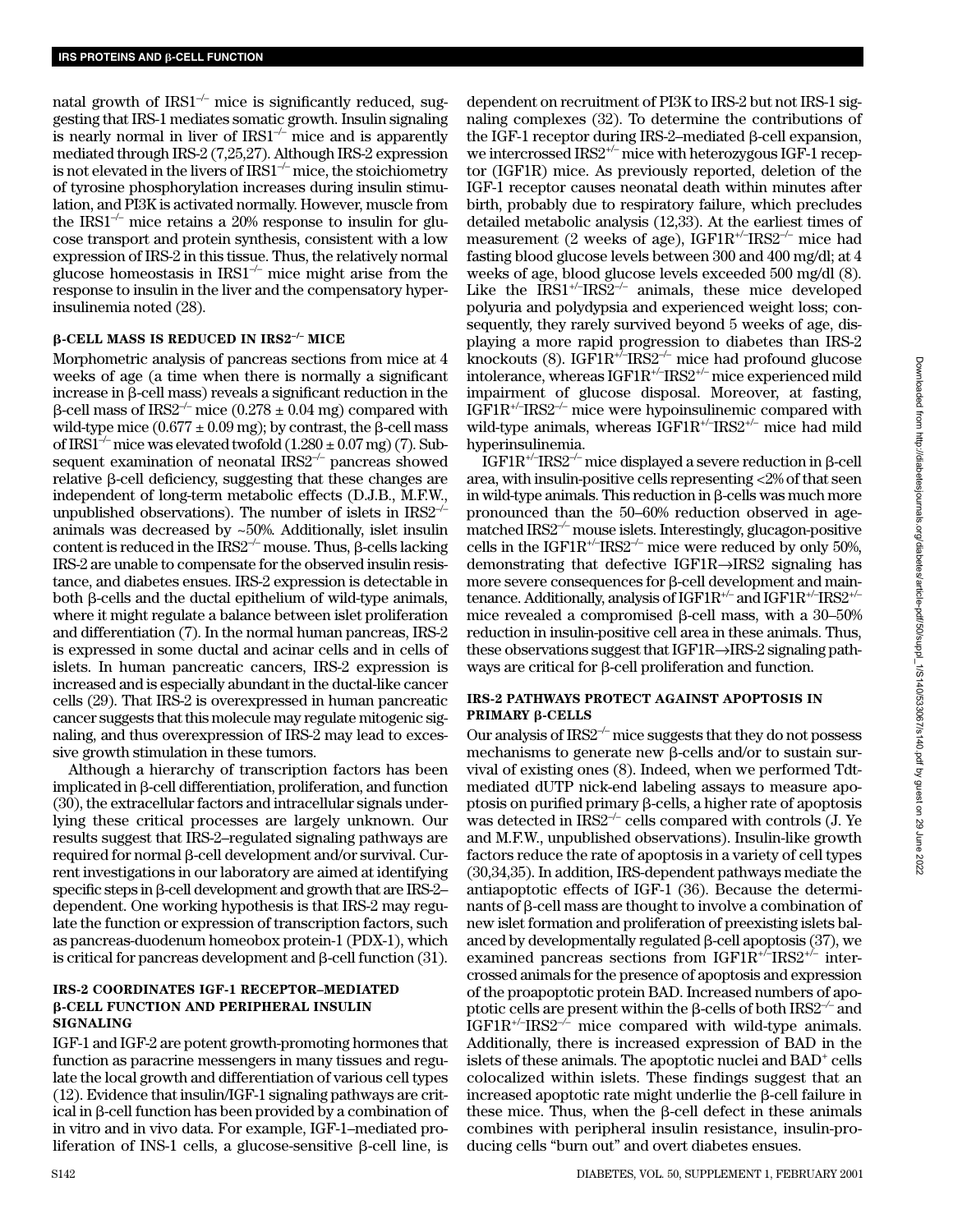Although resistance to the action of insulin is important in the early stages of the development of type 2 diabetes,  $\beta$ -cell insufficiency underlies the progression to the diabetic state. An increase in insulin production may be accomplished by upregulation of insulin synthesis by the  $\beta$ -cell, by expansion of  $\beta$ -cell mass through differentiation of putative epithelial precursors, or by increased  $\beta$ -cell survival. Observations from knockouts of IRS proteins reveal the critical involvement of these signaling molecules in the events of  $\beta$ -cell compensation. In direct contrast to the reduced  $\beta$ -cell mass caused by deletion of IRS-2, disruption of the gene for IRS-1 enhances  $\beta$ -cell mass in mice; IRS1<sup>-/-</sup> mice have a twofold increase in pancreatic  $\beta$ -cells (6). This basic observation provides further evidence for the role of IRS-2 pathways in directing differentiation, growth, and/or survival of insulin-producing cells. Moreover, it suggests that a signaling balance between these molecules may be required for normal  $\beta$ -cell function. Interestingly, IRS-3 and IRS-4 have been detected by reverse transcriptase–polymerase chain reaction in murine islets (38); however, deletion of either protein has no obvious  $effect$  on  $\beta$ -cell physiology.

 $IRS1<sup>-/-</sup>$  mice, which show growth retardation, are mildly insulin resistant and hyperinsulinemic (25). The absence of IRS-1 in islets appears to also convey functional abnormalities in  $\beta$ -cell physiology. IRS-1-deficient  $\beta$ -cells display a reduced response to both glucose and arginine (38). Insulin content is also diminished in IRS1–/– islets. Experiments performed with a β-cell tumor line derived from IRS1 $^{\not\--}$  mice have revealed that insulin stimulation fails to elevate cytosolic  $Ca<sup>2+</sup>$  in these IRS-1–deficient cells; insulin evokes release of intracellular cell stores of  $Ca^{2+}$  in wild-type transformed  $\beta$ -cells (39). Interestingly, studies in the INS-1  $\beta$ -cell line have demonstrated that overexpression of IRS-1 increases cytosolic  $Ca^{2+}$  levels due to inhibition of uptake by the endoplasmic reticulum (40). Owing perhaps to this dysregulation of intracellular  $Ca^{2+}$ , insulin secretion was increased two-fold in INS cells. In other cell systems, IRS-1 directly binds caldmodulin (41), a calcium-binding protein implicated in insulin-secretory regulation (42). Moreover, insulin promotes the association of both IRS-1 and IRS-2 with the  $Ca^{2+}$ -ATPase in skeletal muscle (SERCA1) and cardiac muscle (SERCA2) (43). Thus, these observations suggest that IRS proteins may possess the mechanisms to connect tyrosine-phosphorylation signaling to calcium-regulated events.

Recent studies have identified several polymorphisms in the human IRS-1 gene that are increased in prevalence among type 2 diabetic patients (44). Carriers of these substitutions have lower fasting insulin levels than noncarriers (45). The functional consequences of the most common IRS-1 variant, a Gly/Arg  $substitution$ , have been tested in RIN  $\beta$ -cells. RIN cells overexpressing wild-type IRS-1 displayed reduced levels of insulin mRNA but an enhanced release of insulin in response to glucose. However, when the Arg<sup>972</sup> IRS-1 variant was stably overexpressed in RIN cells, glucose-stimulated insulin release was significantly reduced (46). Taken together, these in vitro studies suggest that the IRS-1 pathway may modulate the insulin- $\sec$ retory pathway in pancreatic  $\beta$ -cells. Moreover, consistent with in vivo observations, these results imply that normal insulin synthesis and secretion may depend on a cross-talk or balance of signaling by IRS proteins in the  $\beta$ -cell.

# **INSULIN SIGNALING PATHWAYS AND β-CELL FUNCTION**

Studies of isolated islets and islet cell lines suggest that insulin itself regulates insulin gene transcription, thus creating a functional autocrine loop (47). To address the role of insulin  $\epsilon$ receptor signaling in the  $\beta$ -cell in vivo, the CreLOX system has been used to generate mice with  $\beta$ -cell-specific deletion of the insulin receptor (48). At 2 months of age, mice lacking insulin  $receptors$  in  $\beta$ -cells display a loss of first-phase insulin secretion in response to glucose, but not in response to arginine. This defect resembles one of the earliest abnormalities in glucose homeostasis in patients with type 2 diabetes (3). These mice show a progressive loss in glucose tolerance over 6 months, but they never develop diabetes, owing to adequate compensation. Insulin content and islet morphology, at least in 2-month-old mice, is normal, suggesting that the abnormalities in these parameters cannot explain the secretory defect. Thus, the exact molecular mechanisms and the significance of insulin receptor function on insulin release in these animals remain to be elucidated, but might involve a role for the autocrine loop in ion conductance.

#### **OTHER SIGNALING PATHWAYS REGULATING β-CELL DEVELOPMENT, PROLIFERATION, AND SURVIVAL**

The specific molecular targets of the IGF-1/IRS-2 signaling pathway in the  $\beta$ -cell are poorly characterized. The proliferative effects of IGF-1 on  $\beta$ -cell lines appear to be mediated at least in part by the mitogen-activated protein kinase (MAPK) pathway, but this effect is also dependent on activation of PI3K and p70S6K (10). Normal cell growth and differentiation require precise control of the mechanisms that govern the entry into, passage through, and exit from the cell cycle. However, the elements of the cell cycle machinery and gene  $transcription$  involved in  $\beta$ -cell proliferation and the signaling pathways mediating the antiapoptotic effects of IGF-1 are not understood. The recent demonstration that deletion of Cdk4 results in a reduction of  $\beta$ -cell mass, similar to the --cell phenotype of the IRS-2 knockout mouse, raises the possibility that IGF-1/IRS-2 pathways govern the Cdk4 cell cycle apparatus (49).

An additional molecule implicated in both cell proliferation and survival is the proto-oncogene *ras* (50). Transgenic mice expressing H-*ras* under the control of the insulin promoter develop  $\beta$ -cell degeneration and diabetes (51). Hyperglycemia and reduced insulin levels occur in these transgenic mice at ~5 months of age. The genes regulated by the *ras*-MAPK pathway are only partially characterized, but activation of this pathway upregulates cyclin D1 expression (52). Thus, this mechanism couples *ras* to the cell cycle regulation described above. The role of *ras* in the antiapoptotic effects of IGF-1 on the  $\beta$ -cell is unclear. Insulin and IGF-1 activate both *ras* and IRS-mediated signaling in many cell types (53).

The cellular mechanisms involved in regulating the antiapoptotic effects of IGF-1 are mediated at least in part by a PI3K/AKT signaling pathway (54), but the specific role of this pathway in  $\beta$ -cell survival is unknown. Recently, a number of AKT substrates have been implicated as regulating apoptosis. Phosphorylation by AKT of the Bcl2 family member BAD, the protease Caspase 9, and the forkhead family transcription factor FKHLR1 inhibit the proapoptotic functions of these molecules (54). The precise role of these proteins in  $\beta$ -cell survival has not been examined; recently, however, we have demonstrated the upregulation of BAD expression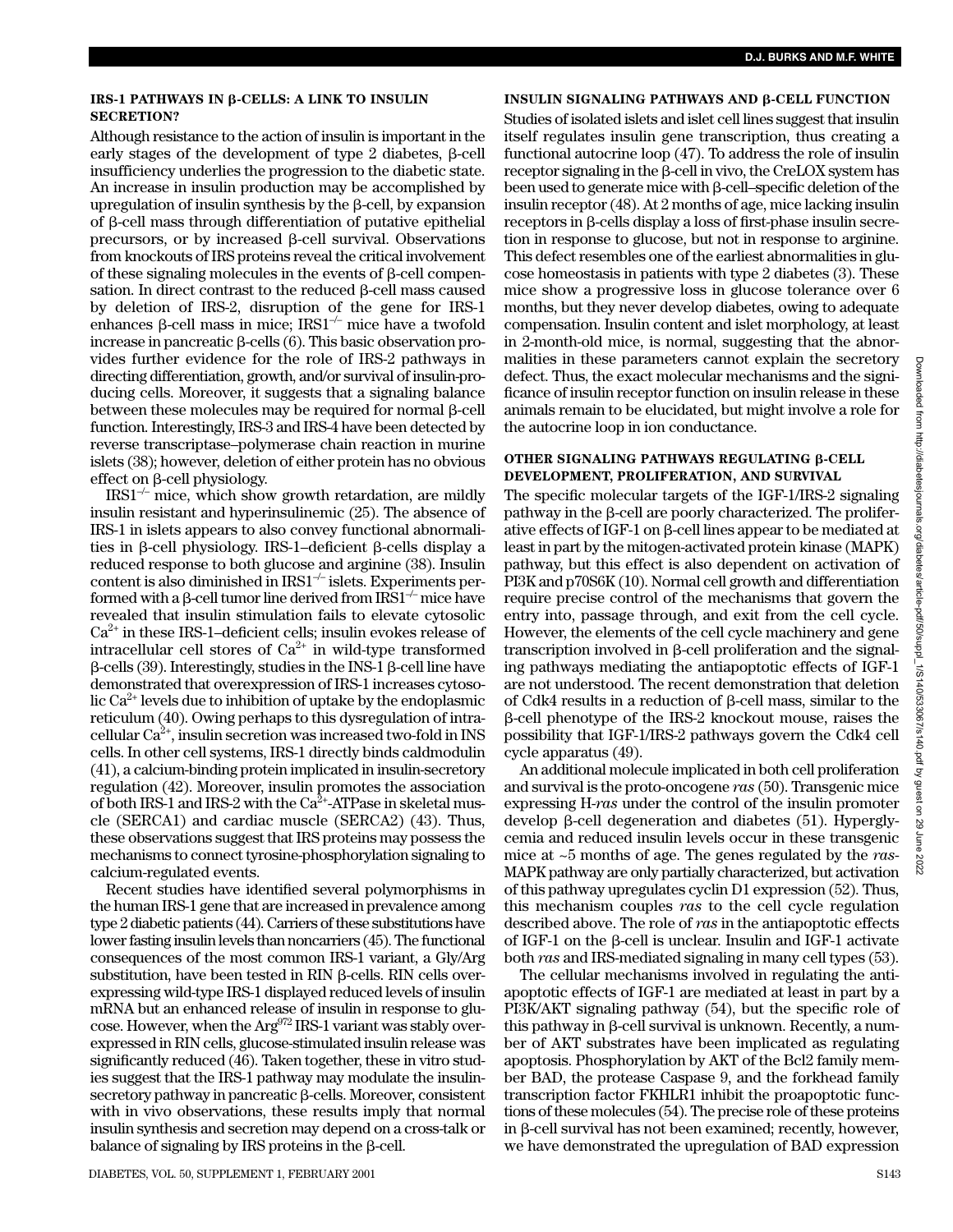in the  $\beta$ -cells of IRS-2 knockout mice  $(8)$ , suggesting that this protein may participate in the decreased survival of  $IRS2^{-/-}$   $\beta$ -cells.

#### **CONCLUSIONS AND PERSPECTIVES**

The phenotypes of  $IRS1<sup>-/-</sup>$  or  $IRS2<sup>-/-</sup>$  mice present a fascinating physiological contrast. Mice lacking IRS-1 are 50% the size of control animals and display only mild insulin resistance, whereas  $IRS2^{-/-}$  animals are of normal size but develop severe diabetes by 10 weeks of age. β-Cell mass in the IRS1 $^{-1}$ pancreas is enhanced more than twofold. In contrast, IRS-2– deficient animals represent a murine model of  $\beta$ -cell failure; IRS2<sup>-/-</sup> male mice are born with a 50% reduction in  $\beta$ -cell mass and do not possess the mechanisms for a compensatory expansion of this population in the presence of insulin resistance. Consequently,  $IRS2^{-/-}$   $\beta$ -cells undergo exhaustion, and these animals develop overt diabetes due to  $\beta$ -cell insufficiency. Thus, targeted disruption of the genes for IRS-1 and IRS-2 in mice demonstrates that these insulin signaling molecules may indeed have distinct roles in the maintenance of glucose homeostasis, particularly at the level of the  $\beta$ -cell itself. These two knockout models now provide an unprecedented opportunity to study specific molecular pathways regulating  $\beta$ -cell differentiation, growth and survival, and function. Based on observations from various systems, it is likely that IRS-signaling complexes in the  $\beta$ -cell will regulate cell-cycle machinery and expression/activity of key transcription factors. Identification of the signaling pathways that promote  $\beta$ -cell growth and survival may reveal the defects that underlie development of diabetes in humans and provide novel therapeutic strategies to expand and/or sustain endogenous  $\beta$ -cell populations.

#### **REFERENCES**

- 1. DeFronzo RA, Barzilai N, Simonson DC: Mechanism of metformin action in obese and lean noninsulin-dependent diabetic subjects. *J Clin Endocrinol Metab* 73:1294–1301, 1997
- 2. DeFronzo RA: Pathogenesis of type 2 diabetes: metabolic and molecular implications for identifying diabetes genes. *Diabetes Rev* 5:177–269, 1997
- 3. Taylor SI, Accili D, Imai Y: Insulin resistance or insulin deficiency: which is the primary cause of NIDDM? *Diabetes* 43:735–740, 1994
- 4. Bonner-Weir S, Scaglia L, Montana E, Juang JH, Weir GC: β-Cell reserve: compensatory mechanisms of the  $\beta$ -cell. In *Diabetes 1994*. Baba S, Kaneko T, Eds. Excerta Medica International Congress, 1995, p. 179–228
- 5. Pick A, Clark J, Kubstrup C, Levisetti M, Pugh W, Bonner-Weir S, Polonsky KS:  $R$ ole of apoptosis in failure of  $\beta$ -cell mass compensation for insulin resistance and  $\beta$ -cell defects in the male Zucker diabetic fatty rat. *Diabetes* 47:358–364, 1998
- 6. Bruning JC, Winnay J, Bonner-Weir S, Taylor SI, Accili D, Kahn CR: Development of a novel polygenic model of NIDDM in mice heterozygous for IR and IRS-1 null alleles. *Cell* 88:561–572, 1997
- 7. Withers DJ, Gutierrez JS, Towery H, Burks DJ, Ren JM, Previs S, Zhang Y, Bernal D, Pons S, Shulman GI, Bonner-Weir S, White MF: Disruption of IRS-2 causes type 2 diabetes in mice. *Nature* 391:900–904, 1998
- 8. Withers DJ, Burks DJ, Towery HH, Altamuro SL, Flint CL, White MF: Irs-2 coordinates Igf-1 receptor-mediated  $\beta$ -cell development and peripheral insulin signalling. *Nat Genet* 23:32–40, 1999
- 9. Chuang LM, Hausdorff SF, Myers MG Jr, White MF, Birnbaum MJ, Kahn CR: Interactive roles of Ras, IRS-1 and proteins with SH2 domains in insulin signaling in *Xenopus* oocytes. *J Biol Chem* 263:27645–27649, 1994
- 10. Myers MG Jr, White MF: Insulin signal transduction and the IRS proteins. *Annu Rev Pharmacol Toxicol* 36:615–658, 1996
- 11. Yenush L, White MF: The IRS-signaling system during insulin and cytokine action. *Bio Essays* 19:491–500, 1997
- 12. Baker J, Liu JP, Robertson EJ, Efstratiadis A: Role of insulin-like growth factors in embryonic and postnatal growth. *Cell* 75:73–82, 1993
- 13. White MF, Maron R, Kahn CR: Insulin rapidly stimulates tyrosine phosphorylation of a Mr 185,000 protein in intact cells. *Nature* 318:183–186, 1985
- 14. Rothenberg PL, Lane WS, Karasik A, Backer JM, White MF, Kahn CR: Purification and partial sequence analysis of pp185, the major cellular substrate of the insulin receptor tyrosine kinase. *J Biol Chem* 266:8302–8311, 1991
- 15. Kouhara H, Hadari YR, Spivak-Krozman T, Schilling J, Bar-Sagi D, Lax I, Schlessinger J: A lipid-anchored Grb-2 binding protein that links FGF-receptor activation to the Ras/MAPK signaling pathway. *Cell* 89:693–702, 1997
- 16. Yamanashi Y, Baltimore D: Identification of the Abl- and rasGAP-associated 62 kDa protein as a docking protein, Dok. *Cell* 88:205–211, 1997
- 17. Alexandropoulos K, Baltimore D: Coordinate activation of c-Src by SH3- and SH2-binding sites on a novel p130Cas-related protein, Sin. *Genes Dev* 10:1341– 1355, 1996
- 18. Sun XJ, Rothenberg PL, Kahn CR, Backer JM, Araki E, Wilden PA, Cahill DA, Goldstein BJ, White MF: The structure of the insulin receptor substrate IRS-1 defines a unique signal transduction protein. *Nature* 352:73–77, 1991
- 19. Sun XJ, Wang LM, Zhang Y, Yenush L, Myers MG Jr, Glasheen EM, Lane WS, Pierce JH, White MF: Role of IRS-2 in insulin and cytokine signalling. *Nature* 377:173–177, 1995
- 20. Lavan BE, Lane WS, Lienhard GE: The 60-kDa phosphotyrosine protein in insulin-treated adipocytes is a new member of the insulin receptor substrate family. *J Biol Chem* 272:11439–11443, 1997
- 21. Lavan BE, Fantin VR, Chang ET, Lane WS, Keller SR, Lienhard GE: A novel 160 kDa phosphotyrosine protein in insulin-treated embryonic kidney cells is a new member of the insulin receptor substrate family. *J Biol Chem* 272:21403– 21407, 1997
- 22. Fantin VR, Lavan BE, Wang Q, Jenkins NA, Gilbert DJ, Copeland NG, Keller SR, Lienhard GE: Cloning, tissue expression, and chromosomal location of the mouse insulin receptor substrate 4 gene. *Endocrinology* 140:1329–1337, 1999
- 23. Shepherd PR, Withers DJ, Siddle K: Phosphoinositide 3-kinase: the key switch mechanism in insulin signalling. *Biochem J* 333:471–490, 1998
- 24. Rother KI, Imai Y, Caruso M, Beguinot F, Formisano P, Accili D: Evidence that IRS-2 phosphorylation is required for insulin action in hepatocytes. *J Biol Chem* 273:17491–17497, 1998
- 25. Araki E, Lipes MA, Patti ME, Brüning JC, Haag BL III, Johnson RS, Kahn CR: Alternative pathway of insulin signalling in mice with targeted disruption of the IRS-1 gene. *Nature* 372:186–190, 1994
- 26. Tamemoto H, Kadowaki T, Tobe K, Yagi T, Sakura H, Hayakawa T, Terauchi Y, Ueki K, Kaburagi Y, Satoh S, Sekihara H, Yoshioka S, Horikoshi H, Furuta Y, Ikawa Y, Kasuga M, Yazaki Y, Aizawa S: Insulin resistance and growth retardation in mice lacking insulin receptor substrate-1. *Nature* 372:182–186, 1994
- 27. Yamauchi T, Tobe K, Tamemoto H, Ueki K, Kaburagi Y, Yamamoto-Handa R, Takahadhi Y, Yoshizawa F, Aizawa S, Akanuma Y, Sonenberg N, Yazaki Y, Kadowaki T: Insulin signaling and insulin actions in the muscles and livers of insulin-resistant, insulin receptor substrate 1-deficient mice. *Mol Cell Biol* 16:3074–3084, 1996
- 28. Bruning JC, Michael MD, Winnay JN, Hayashi T, Horsch D, Accili D, Goodyear LJ, Kahn CR: A muscle-specific insulin receptor knockout exhibits features of the metabolic syndrome of NIDDM without altering glucose tolerance. *Mol Cell* 2:559–569, 1998
- 29. Kornmann M, Maruyama H, Bergmann U, Tangvoranuntakul P, Beger HG, White MF, Korc M: Enhanced expression of the insulin receptor substrate-2 docking protein in human pancreatic cancer. *Cancer Res* 58:4250–4254, 1998
- 30. Sander M, German MS: The beta cell transcription factors and development of the pancreas (Abstract). *J Mol Med* 75:5, 1997
- 31. Slack JM: Developmental biology of the pancreas. *Development* 121:1569–1580, 1995
- 32. Hugl SR, White MF, Rhodes CJ: Insulin-like growth factor I (IGF-I)-stimulated pancreatic  $\beta$ -cell growth is glucose-dependent: synergistic activation of insulin receptor substrate-mediated signal transduction pathways by glucose and IGF-I in INS-1 cells. *J Biol Chem* 273:17771–17779, 1998
- 33. Liu JP, Baker J, Perkins JA, Robertson EJ, Efstratiadis A: Mice carrying null mutations of the genes encoding insulin-like growth factor I (lgf-1) and type 1 IGF receptor (lgf1r). *Cell* 75:59–72, 1993
- 34. Prisco M, Romano G, Peruzzi F, Valentinis B, Baserga R: Insulin and IGF-1 receptors signaling in protection from apoptosis. *Horm Metab Res* 31:80–89, 1999
- 35. Datta SR, Dudek H, Tao X, Masters S, Fu H, GotohY, Greenberg ME: Akt phosphorylation of BAD couples survival signals to the cell-intrinsic death machinery. *Cell* 91:231–241, 1997
- 36. Yenush L, Zanella C, Uchida T, Bernal D, White MF: The pleckstrin homology and phosphotyrosine binding domains of insulin receptor substrate 1 mediate inhibition of apoptosis by insulin. *Mol Cell Biol* 18:6784–6794, 1998
- 37. Finegood DT, Scaglia L, Bonner Weir S: Dynamics of  $\beta$ -cell mass in the growing rat pancreas: estimation with a simple mathematical model. *Diabetes* 44: 249–256, 1995
- 38. Kulkarni RN, Winnay JN, Daniels M, Bruning JC, Flier SN, Hanahan D, Kahn